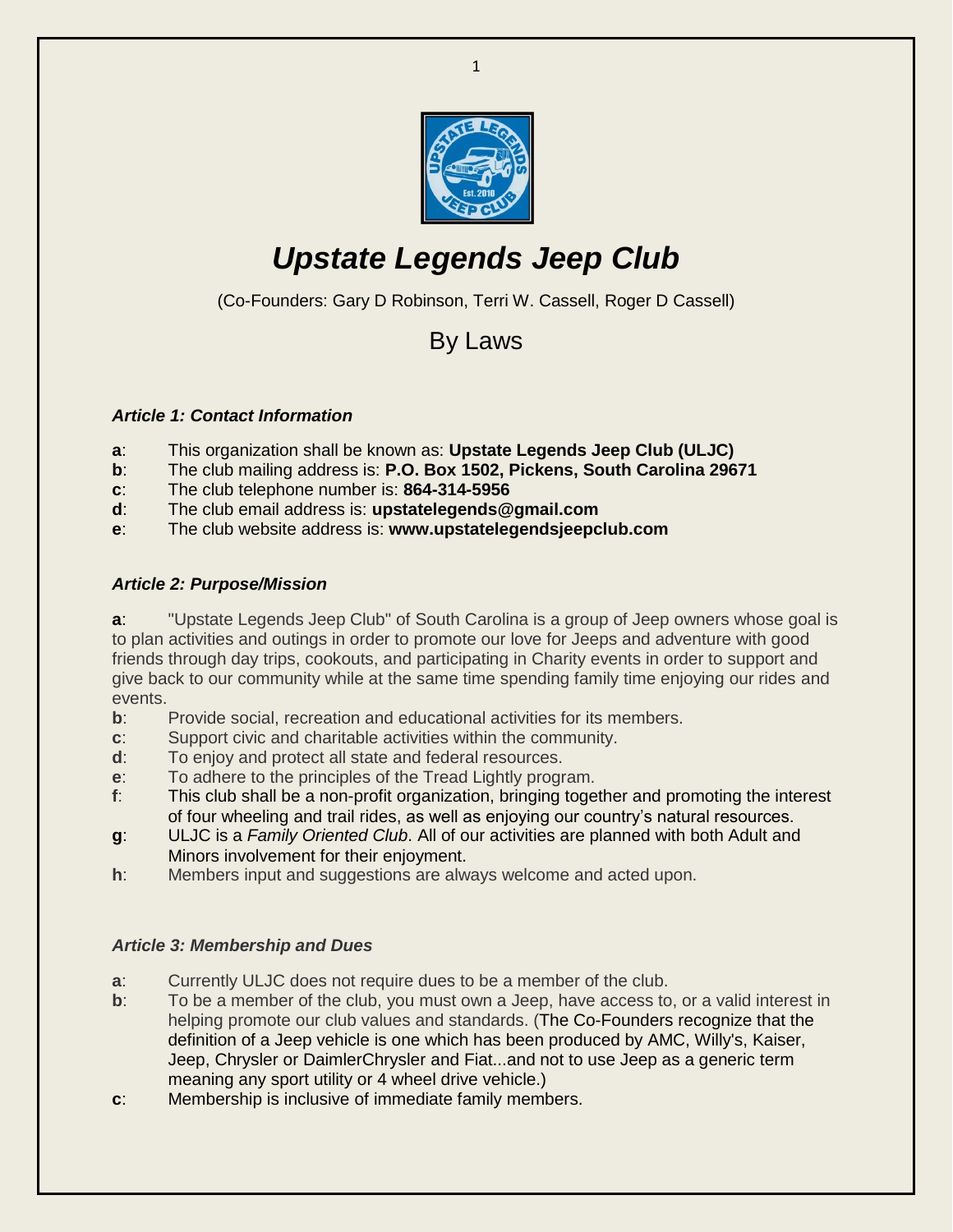

#### *Article 4: The Upstate Legends Jeep Club OFFICIAL Logo.*

#### *The official Upstate Legends Jeep Club Logo is described as follows:*

The Logo/Decal is approximately 5" in diameter, round with white or color lettering and graphics depicting a Jeep. The words "Upstate Legends Jeep Club" are encircling the outside edge of the circle. The interior section features a generic Jeep angles with a side view and the words "est 2010" underneath. The club logo as described, is intellectual property of Upstate Legends Jeep Club and may not be reproduced or altered in any manner without the specific consent or approval of the Founders.

#### *Article 5: Responsibilities, Rides and Events*

- *a:* Co-Founders shall be the executive officers and will preside at official meetings. They shall receive all moneys, be responsible for bank deposits, and disperse funds as needed with regards to Decal or Club Merchandise purchases. Founders may appoint a representative to be responsible for the sale of club merchandise as necessary.
- *b:* Team Leaders may be appointed to be responsible for setting up/planning rides other than annual planned events already scheduled within ULJC.
- *c:* Individual club members are encouraged to plan rides that do not conflict with rides or events already on the Events Calendar. These rides or events should represents ULJC's Mission Statement. He or She, will coordinate with the Founders and Administrators for support/approval to post events or rides on the club page. An "Official Event" may be created to promote the ride upon approval.
- *d:* Any member wishing to use ULJC in promoting a "cause" or "event" must have specific approval by the Administrators or Club Founders. Founders and Administrators discuss any request and make a decision based on the clubs best interest.

#### *Article 6: Vehicle and Member Safety*

- **a**: All vehicles on and off road events must have adequate equipment for legal operation and must comply with state laws for both legal and safe operation.
- **b**: Alcohol, drugs and other intoxicating substances will not be permitted on trail rides or ULJC sponsored events.
- **c**: All vehicles shall be operated in a safe manner as not to jeopardize passengers, bystanders or other vehicles.
- **d**: All vehicles shall be driven by a legally licensed driver with properly issued identification for law enforcement license and//or vehicle registration checks.
- **e**: Minors must be supervised by a parent or legal guardian while participating in ULJC activities.